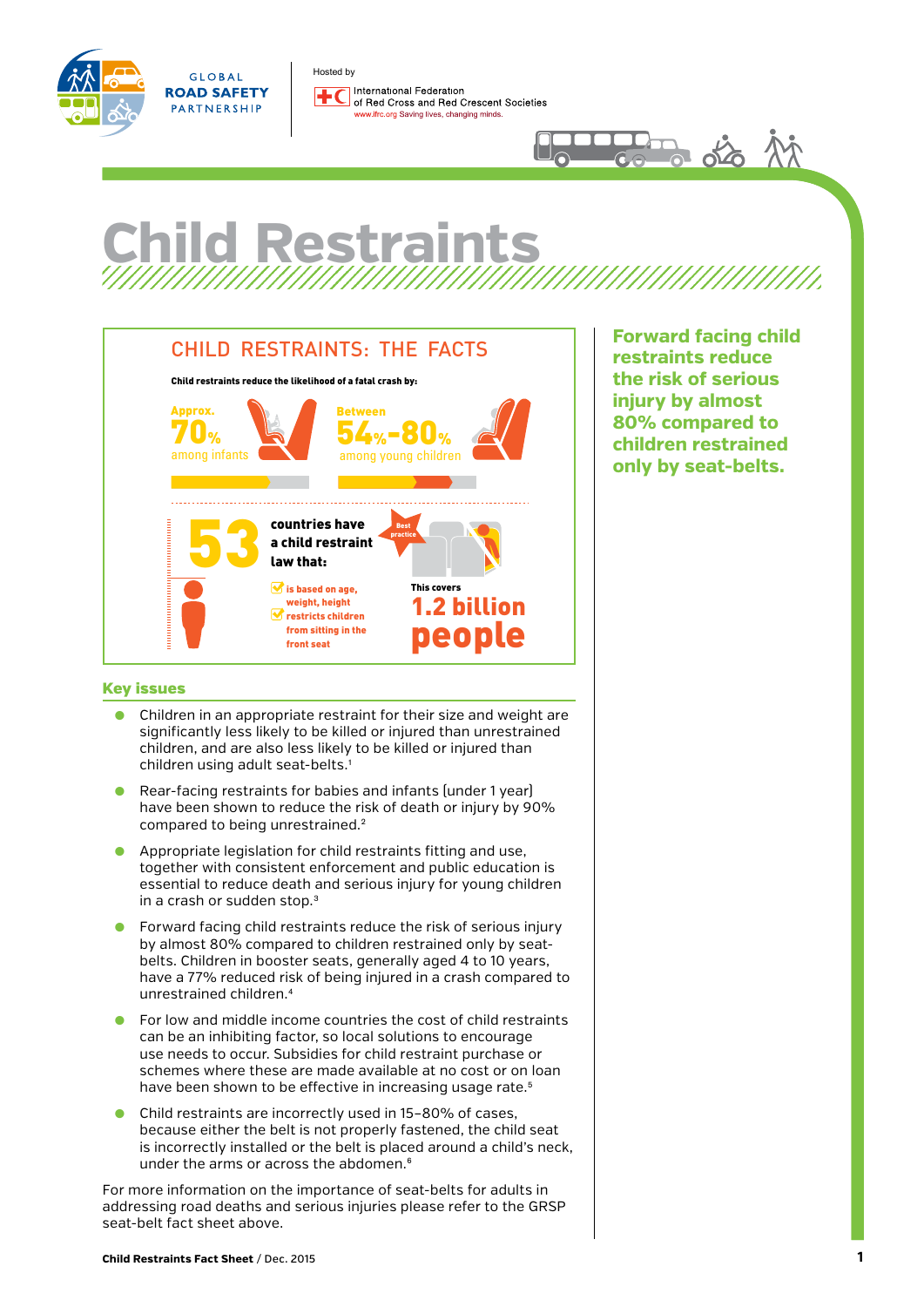Hosted by



GLOBAL **ROAD SAFETY** PARTNERSHIP

International Federation of Red Cross and Red Crescent Societies ifrc.org Saving lives, changing minds.



## **Child Restrain**

## Key Messages

- Use of a correctly fitted child restraint that is appropriate for a child's size and weight significantly reduces the risk of death and serious injury in a crash or sudden stop.
- Laws requiring the correct fitting and use of appropriate child restraints are essential to reducing death and serious injury among young children in a crash or sudden stop.
- Child restraint laws must be effectively enforced to increase usage rates and reduce death and serious injuries.
- One of the new Sustainable Development Goals (SDG) targets (3.6) is to halve the global number of deaths and injuries from road traffic crashes by 2020. Appropriate legislation for childrestraint fitting and use, together with consistent enforcement and public education is essential to achieve this target.

## Components for Strong Child Restraint Policies

- Child restraint laws must require that only a correctly fitted child restraint of a good standard is used, and one which is appropriate for a child's size and weight.<sup>7</sup>
- Legislation for standards for child restraints and their use need to be consistent with internationally accepted good practice. Systems that are designed for securely fitting child restraints in cars, and are included in vehicle design standards, are proving to be simple to use and effective. The ISOFIX system is becoming the standard for vehicle design in many countries that allows for the child restraint to be secured by a plug-in attachment into a socket built into the vehicle.<sup>8</sup>
- Legislation needs to set penalties that are serious and enforced consistently enough to deter people from not using a correctly fitted and appropriate child restraint.

**Legislation needs to set penalties that are serious and enforced consistently enough to deter people from not using a correctly fitted and appropriate child restraint.**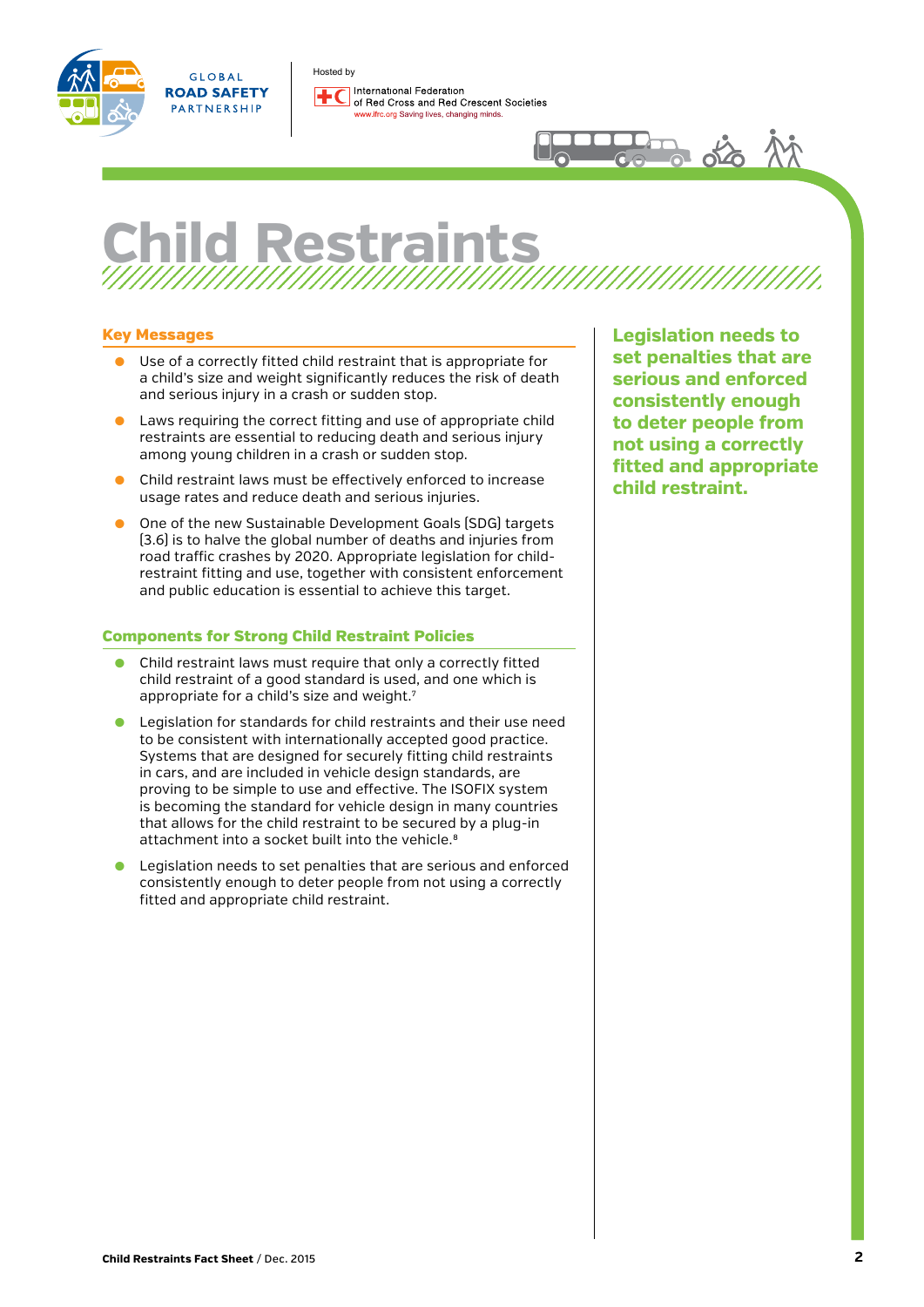

GLOBAL **ROAD SAFETY** PARTNERSHIP

Hosted byInternational Federation of Red Cross and Red Crescent Societies ifrc.org Saving lives, changing minds.



# **Child Restraints**

## Components Required for Effective Enforcement

- Strong child restraint laws require effective, consistent and politically supported enforcement.
- Police enforcement must act as a strong deterrent to drivers driving with a child not seated in a correctly fitted child restraint that is appropriate for a child's size and weight.
- The public must have the perception they will be caught by police and receive a penalty if they are driving with a child not seated in a correctly fitted child restraint that is appropriate for a child's size and weight. This is achieved through enforcement campaigns that are:
	- ➤ *highly visible, such as through the use of strategically located checkpoints*
	- ➤ *repeated and conducted in a widespread way so that there is a perception that it is possible to be caught 'anywhere at anytime'.*
	- ➤ *Supported by penalties that are always applied to anyone driving with a child not using a child restraint*
	- ➤ *well-publicized before, during and after.*
- Targeted public education and social marketing campaigns. when conducted together with effective police enforcement can help increase child restraint usage rates. These campaigns should target parents of infants and young children, as well as those expecting the birth of a child.
- It is necessary to have a system for collection and analysis of data on child restraint usage rates to evaluate the effectiveness of policies and programmes, and for planning purposes.

**Targeted public education and social marketing campaigns, when conducted together with effective police enforcement can help increase child restraint usage rates.**